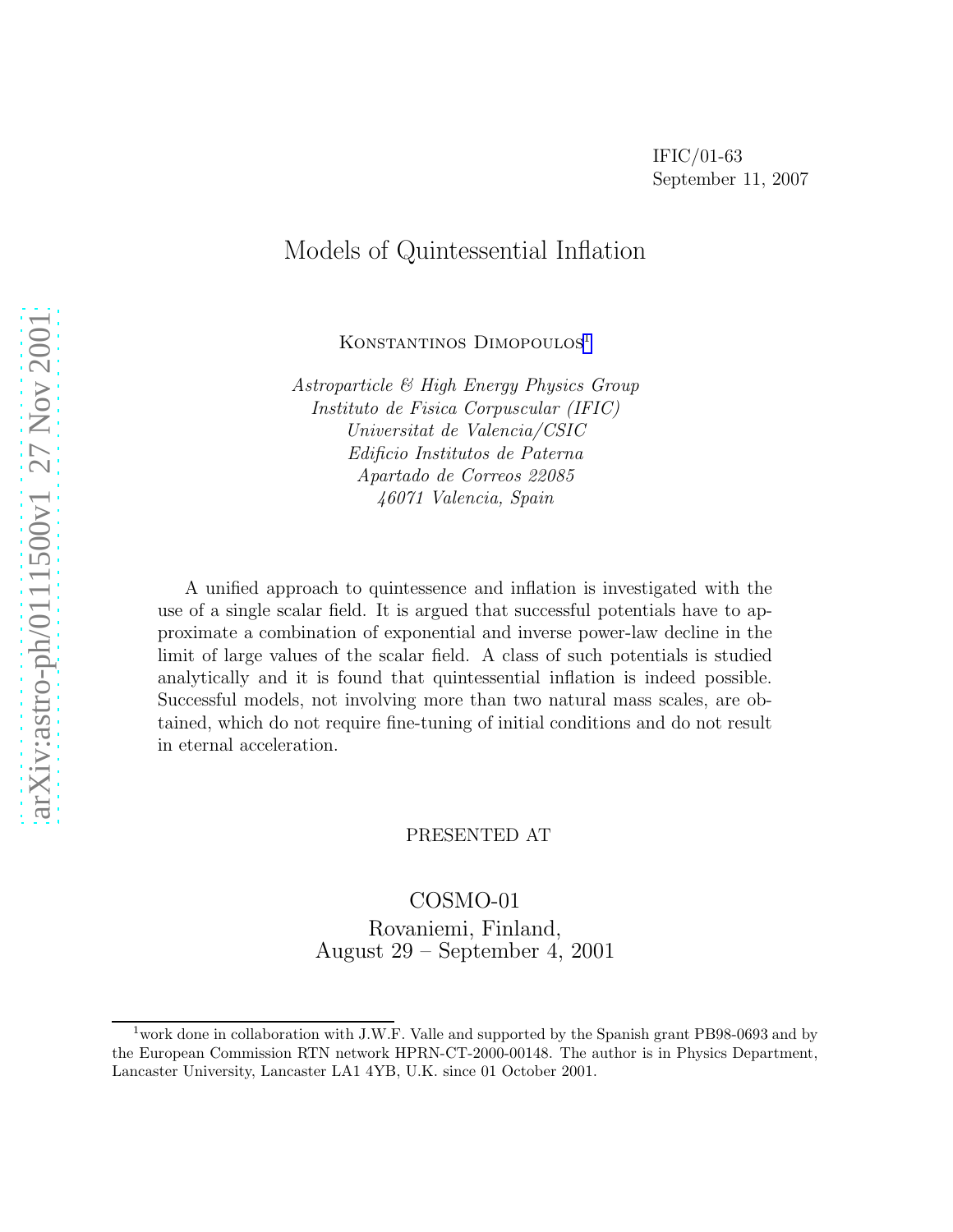## 1 Introduction

Recent observations suggest that the Universe at present is dominated by Dark Energy [\[1](#page-9-0)] and undergoes accelerated expansion[[2](#page-10-0)]. This can be attributed to the presence of a non-vanishing cosmological constant  $\Lambda$ , which, however, has to be extremely finetuned  $\Lambda^2 \sim 10^{-120} M_P^4$ , where  $M_P = 1.22 \times 10^{19} \text{GeV}$  is the Planck mass. Therefore, the existence of a cosmological constant is not favoured by theorists, who prefer to account for the presence of Dark Energy by different means. One novel idea is to consider a dynamical,time-varying  $\Lambda = \Lambda(t)$  [[3\]](#page-10-0). The most straightforward realization of this idea is to suppose that  $\Lambda(t)$  is due to the potential energy of a scalar field, called quintessence [\[4](#page-10-0)], which comes to dominate the energy density of the Universe at present and drive the latter into a late-time accelerated expansion. However, quintessence too suffers from fine-tuning problems [\[5](#page-10-0)], so it is not clear that it is a better alternative to the cosmological constant.

A compelling way to minimize the fine-tunings of quintessence is to link it with inflation. This seems natural since both quintessence and inflation are based on the same idea; namely that the Universe undergoes accelerated expansion when dominated by the potential energy density of a scalar field, which slowly rolls-down its almost flat potential. Unification of inflation and quintessence is achieved by using a single scalar field  $\phi$  to drive both. There are many merits to quintessential inflation. Firstly, one avoids the introduction of yet again another unobserved scalar field, whose nature and origin are unaccounted for. Furthermore, a single theoretical framework may be used to construct the scalar potential  $V(\phi)$ . Moreover, it is possible to minimize the fine-tunings of quintessence by linking them with the ones of inflation and by introducing only few mass scales and parameters in  $V(\phi)$ . Finally, certain fine-tunings are automatically dispensed with, such as, for example, the tuning of initial conditions for quintessence.

Apart from satisfying the requirements of inflation and quintessence, quintessential inflation needs to incorporate an additional number of features. One such requirement is that the scalar field should not be coupled to any of the standard model fields. This is so because it is necessary for  $\phi$  to avoid decay and survive until today. The additional advantage of such a "sterile" inflaton is that one dispenses with the fine-tuning of the couplings between  $\phi$  and the standard model fields, otherwise unavoidable in order to preserve the flatness of the inflationary potential and also because the ultra-light quintessence field would correspond to a long-range force that could violate the equivalence principle at present. Natural candidates for a sterile inflaton are hidden sector fields, moduli fields, the radion and so on. Another requirement of quintessential inflation is that the minimum of the potential (taken to be zero, i.e. there is no residual cosmological constant) should not have been reached until today, so that  $V(\phi)$  may dominate the Universe at present. In order to achieve this, the minimum is typically placed at infinity. Thus, the potential features two flat regions, the inflationary plateau and the quintessential "tail".

It is not easy to construct successful quintessential inflationary models and this is why only few such models exist in the literature. Most of the existing models, however, man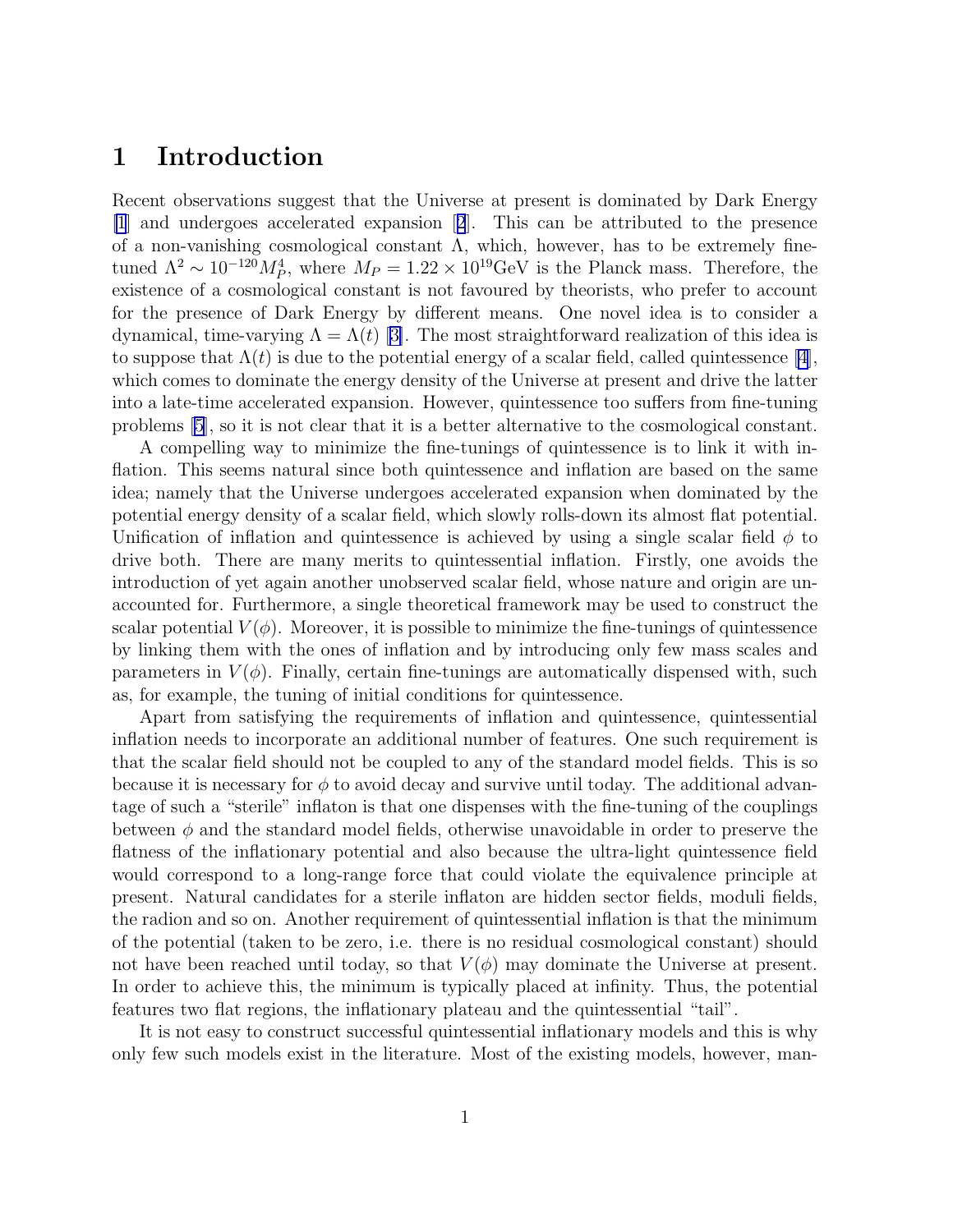<span id="page-2-0"></span>age to satisfy the requirements of inflation and quintessence by considering multi-branch potentials that change form when the field moves from the inflationary to the quintessential phase of its evolution. This is achieved either "by hand" [\[6\]](#page-10-0) or by a phase transition [\[7](#page-10-0)]. In these models information is not communicated between the inflationary and the quintessential part of the field's evolution. Another option, is constructing complicated models involving a large number of parameters, usually due to the theoretical framework used, which have to be tuned correctly to achieve the desired results[[8](#page-10-0)].

We adopt a different approach and attempt to formulate a single-branch potential with minimal parameter content[[9\]](#page-10-0). Such a minimalistic approach avoids the large number of fine-tunings inherent in other models, and renders our quintessential inflationary models preferable compared to the cosmological constant alternative.

## 2 Requirements of inflation and quintessence

Recent CMB observations[[10\]](#page-10-0) suggest that we live in a spatially-flat FRW Universe. We model the Universe content as a collection of perfect fluids, the background fluid with density  $\rho_B$  comprised by matter (including baryons and CDM) and radiation (including relativistic particles) and the scalar field  $\phi$  with density  $\rho_{\phi} \equiv \rho_{kin} + V$  and pressure  $p_{\phi} \equiv \rho_{\rm kin} - V$ , where  $\rho_{\rm kin} \equiv \frac{1}{2}$  $\frac{1}{2}\dot{\phi}^2$ . The evolution of  $\phi$  is determined by the equation,

$$
\ddot{\phi} + 3H\dot{\phi} + V' = 0\tag{1}
$$

where  $H \equiv \dot{a}/a$  is the Hubble parameter with  $a(t)$  being the scale factor of the Universe and the prime  $\{\det\}$  denotes derivative with respect to  $\phi$   $\{\text{the cosmic time } t\}.$ 

### 2.1 Inflationary requirements

During inflation  $V(\phi)$  dominates the Universe and the above equation becomes,

$$
3H\dot{\phi} \simeq -V'(\phi) \tag{2}
$$

Inflation occurs when  $|\varepsilon|, |\eta| < 1$ , where,  $\varepsilon \equiv \frac{1}{\sqrt{6}} m_P(V'/V)$  and  $\eta \equiv \frac{1}{3} m_P^2(V''/V)$ .

### 2.1.1 Horizon and flatness problems

The horizon and flatness problems are solved if the scale that corresponds to the observable Universe at present did exit the horizon during inflation. The number of e-foldings before the end of inflation when this happened is estimated as  $N_H \simeq \ln(t_0 T_{\text{CMB}}) - N_{\text{reh}}$ , where  $t_0$ is the age of the Universe according to the Hot Big Bang,  $T_{\tiny\mbox{CMB}}$  is the temperature of the CMB at present and  $N_{\text{reh}} \equiv \ln(T_{\text{reh}}/H_{\text{end}})$  with  $T_{\text{reh}}$  being the reheating temperature and  $H_{\text{end}}$  the Hubble parameter at the time  $t_{\text{end}}$  when inflation ends.

To solve the horizon and flatness problems the total number of inflationary e-foldings has to be larger than  $N_H$ , which translates into a constraint on the initial value of  $\phi$ .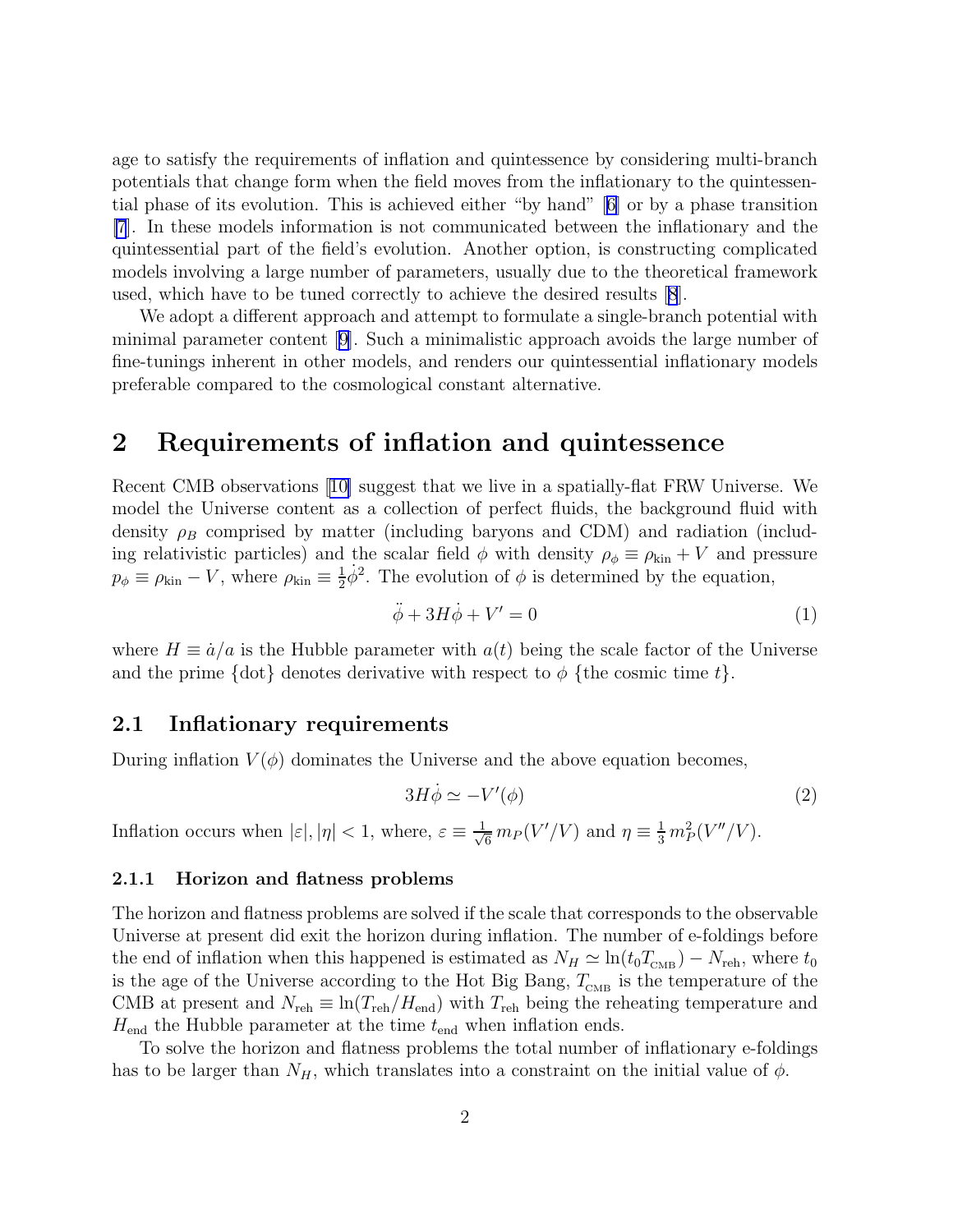#### <span id="page-3-0"></span>2.1.2 COBE normalization

This constraint corresponds to the amplitude of the density perturbations as deduced by the CMB temperature anisotropies observed by COBE. The constraint reeds,

$$
\left. \frac{\Delta T}{T} \right|_{\text{dec}} \simeq \frac{\delta \rho}{\rho} (N_{\text{CMB}}) \simeq 2 \times 10^{-5} \tag{3}
$$

where

$$
\frac{\delta \rho}{\rho} \simeq \left. \frac{H^2}{\pi \dot{\phi}} \right|_{\text{exit}} \simeq -\frac{1}{\sqrt{3}\pi} \frac{V^{3/2}}{m_P^3 V'} \tag{4}
$$

and  $N_{\text{CMB}} \simeq \ln(t_{\text{dec}}T_{\text{dec}}) - N_{\text{reh}}$ , with  $T_{\text{dec}} \equiv T(t_{\text{dec}})$  being the temperature of the last scattering surface and  $t_{\text{dec}}$  being the time of decoupling between matter and radiation. Typically, the COBE normalization constraint determines the inflationary energy scale.

#### 2.1.3 Spectral index

It can be shown that the spectral index  $n_s$  of the density perturbations is given by,

$$
n_s - 1 \simeq 6(\eta - 3\varepsilon^2)
$$
\n(5)

Large scale structure and CMB observations provide the following constraint for  $n_s$ ,

$$
|n(N_{\text{CMB}}) - 1| \le 0.1\tag{6}
$$

which constraints the slope and curvature of the potential  $|V'|$  and  $|V''|$  respectively.

### 2.2 Quintessential requirements

### 2.2.1 Coincidence

The scalar field should account for the required Dark Energy at present. Thus,  $\rho_{\phi}$  needs to be comparable with  $\rho_B$  today, but subdominant during the Hot Big Bang. The constraint reeds,  $V(\phi_0) = \Omega_{\phi}\rho_0$ , where  $\phi_0 \equiv \phi(t_0)$ ,  $\rho_0$  is the overall energy density of the Universe at presentand  $\Omega_{\phi} \approx 2/3$  is the currently observed abundance of Dark Energy [[1\]](#page-9-0).

#### 2.2.2 Acceleration

The SN Ia observations suggest that the Universe at present is undergoing accelerated expansion [\[2](#page-10-0)]. In order to achieve this we need  $\rho_{\phi}(t_0) > \rho_B(t_0)$  and also  $-1 \leq w_{\phi}(t_0) < -\frac{1}{3}$  $\frac{1}{3}$ , where  $w_{\phi} \equiv p_{\phi}/\rho_{\phi}$ . String theory considerations disfavor eternal acceleration because it results in the existence of a future event horizons [\[11\]](#page-10-0). If we take this constraint into account we can allow only for a brief acceleration period occurring today.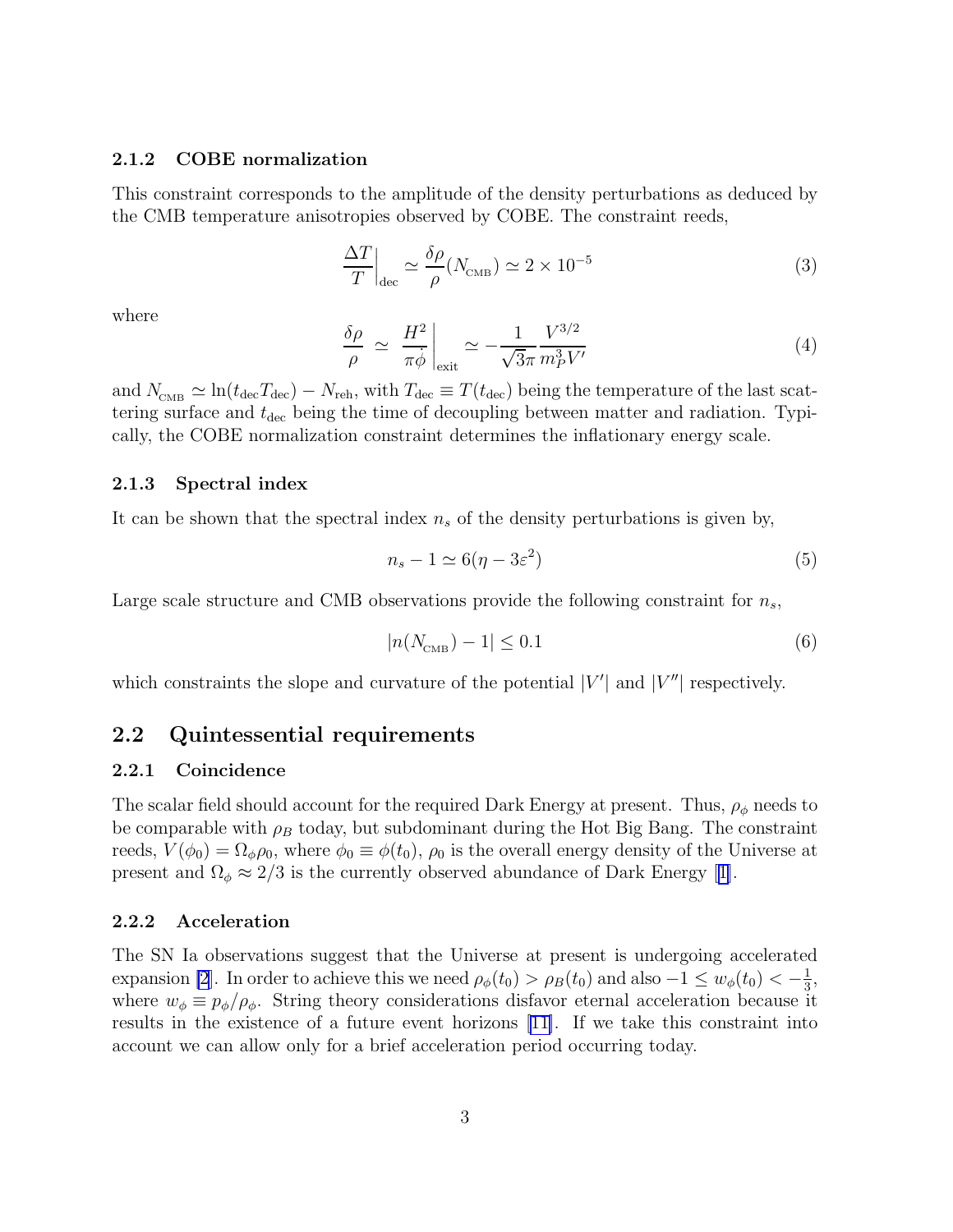# <span id="page-4-0"></span>3 Evolution

The particular characteristics of quintessential inflationary potentials result in a particular scenario for the Universe evolution, which imposes a few additional constraints.

### 3.1 After the end of inflation

Reheating, in quintessential inflation, is due to the gravitational production of nonconformally invariant, effectively massless fields, facilitated by the change of the vacuum atthe end of inflation [[12\]](#page-10-0). The reheating temperature is,  $T_{\text{reh}} = \alpha (H_{\text{end}}/2\pi)$ , where  $\alpha \sim 0.01$  $\alpha \sim 0.01$  $\alpha \sim 0.01$  is an (in)efficiency factor [[13\]](#page-10-0). Therefore,  $N_{\text{reh}} = \ln(\alpha/2\pi) \simeq -6$  regardless of the inflationary energy scale, so that,  $N_H \simeq 74$  and  $N_{\text{CMB}} \simeq 69$ .

### 3.1.1 Kination

Because, at the end of inflation,  $\rho_B(t_{\text{end}}) \sim T_{\text{reh}}^4 \ll V_{\text{end}}$  the Universe remains  $\phi$ -dominated. However, after the end of slow roll we have kination with  $\rho_{kin} \gg V$  [[13\]](#page-10-0) and ([1](#page-2-0)) becomes,

$$
\ddot{\phi} + (\dot{\phi}/t) \simeq 0 \tag{7}
$$

Thus, the evolution of  $\phi$  is independent of  $V(\phi)$ . Because  $\rho_{\rm kin} \propto a^{-6}$  soon  $\rho_B$  comes to dominate and the Hot Big Bang begins. The temperature at the end of kination is,

$$
T_* = \pi \sqrt{\frac{g_*}{30}} \frac{T_{\text{reh}}^3}{V_{\text{end}}^{1/2}} = \frac{\alpha^3}{72\pi^2} \sqrt{\frac{g_*}{30}} \frac{V_{\text{end}}}{m_P^3}
$$
(8)

where  $V_{\text{end}} \equiv V(t_{\text{end}})$  and  $g_*$  is the number of relativistic degrees of freedom, which, for the standard model in the early Universe, is  $g_* = 106.75$ . Kination has to be over before Big Bang Nucleosynthesis (BBN). Therefore,  $T_{\text{BBN}} < T_*$ , where  $T_{\text{BBN}} \simeq 0.5 \text{ MeV}$  is the temperature at the onset of BBN. The BBN constraint provides a lower bound on  $V_{\text{end}}$ .

### 3.1.2 Hot Big Bang

After the end of kination  $\rho_{\rm kin} \propto t^{-3}$  so that  $\dot{\phi} \to 0$  rapidly. Consequently, the scalar field freezes at some value  $\phi_F$ , estimated as,

$$
\phi_F \simeq \phi_{\text{end}} + 2\sqrt{\frac{2}{3}} \left[ 1 + \frac{3}{2} \ln \left( \frac{12\pi}{\alpha^2} \sqrt{\frac{30}{g_*}} \right) + 3 \ln \left( \frac{m_P}{V_{\text{end}}^{1/4}} \right) \right] m_P \gg m_P \tag{9}
$$

where  $m_P \equiv M_P / 8\pi$  and  $\phi_{\text{end}} \equiv \phi(t_{\text{end}})$ .

### 3.2 Attractors and trackers

During the quintessential part of its evolution the scalar field is again dominated by its potential energy density so that [\(2](#page-2-0)) is still applicable. However, during the Hot Big Bang,  $H \propto t^{-1}$  and the roll of the field is not as much restrained as in inflation.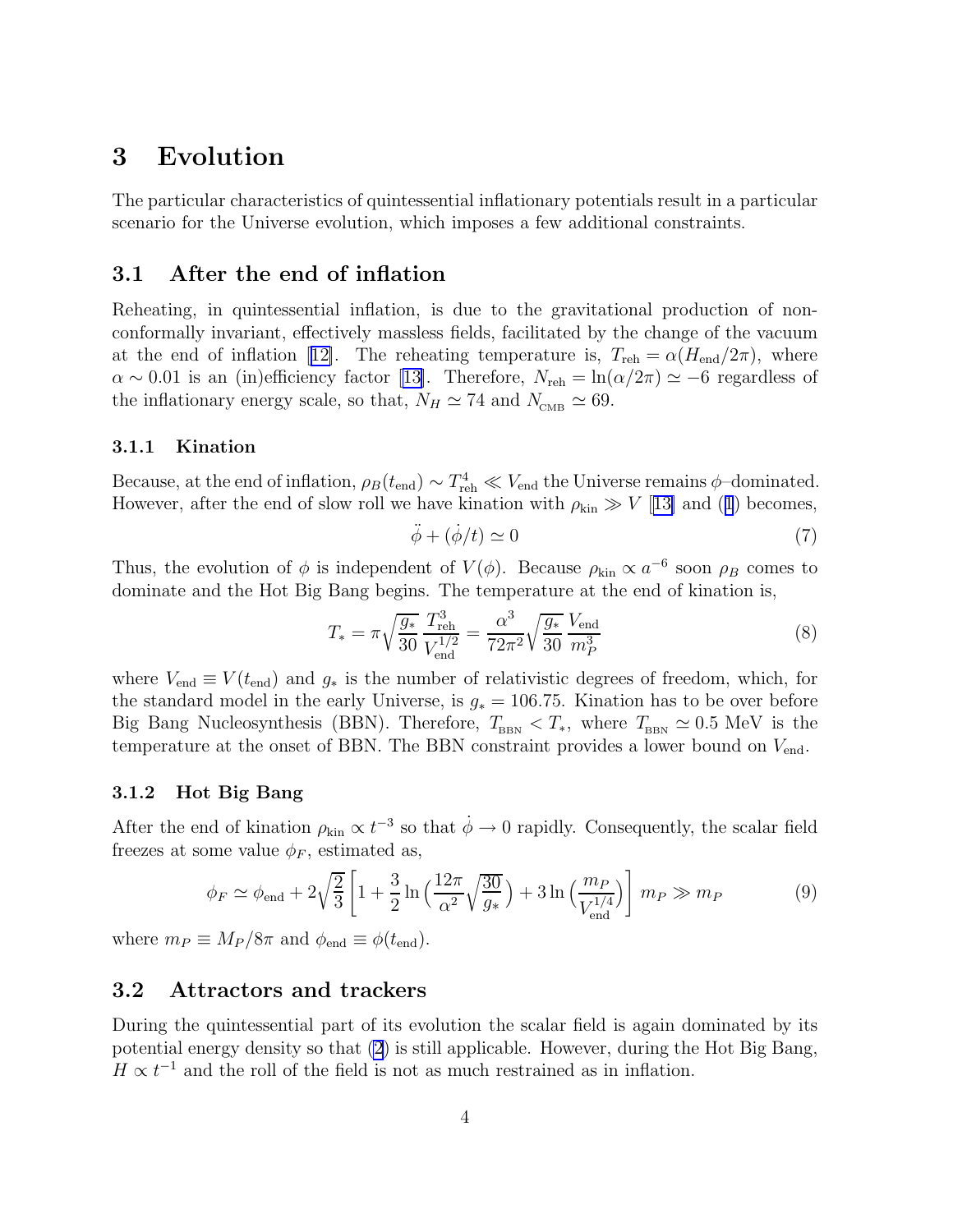#### <span id="page-5-0"></span>3.2.1 Attractor solution

The solution of ([2\)](#page-2-0) is of the form,  $f(\phi(t)) - f(\phi_F) = F(t)$ , where  $F(t) \equiv \frac{1}{4}$  $\frac{1}{4}(1+w_B)t^2$  and  $f(\phi) \equiv -\int' d\phi / V'$  and the prime on the integral means that one should not consider constants of integration. The above suggests

$$
\phi(t) \simeq \begin{cases} \phi_F & \text{when} \quad f(\phi_F) \gg F(t) & \text{Frozen Quintessence} \\ \phi_{\text{atr}}(t) & \text{when} \quad f(\phi_F) \ll F(t) & \text{Attractor Quintessence} \end{cases}
$$
(10)

where  $\phi_{\text{atr}}(t)$  is the solution of

$$
f(\phi) \simeq F(t) \Leftrightarrow \frac{1}{4}(1+w_B)t^2 = -\int' \frac{d\phi}{V'(\phi)}\tag{11}
$$

referredto as attractor solution [[14\]](#page-10-0). Because  $F(t)$  is a growing function of time, even though initially the field remains frozen at  $\phi_F$ , later on it unfreezes and starts following the attractor. This occurs when  $V_{\text{atr}} \equiv V(\phi_{\text{atr}}) \simeq V_F \equiv V(\phi_F)$  so that, at all times,  $V(\phi) = \min\{V_F, V_{\text{atr}}\}.$  Note that the attractor solution is independent of initial conditions.

#### 3.2.2 The choice of the quintessential tail

Depending on the slope of the quintessential tail  $V_{\text{atr}}$  may fall more {less} rapidly than  $\rho_B$ . We will call such an attractor steep {mild}. If the attractor is steep, only frozenquintessence may achieve coincidence. However, steep attractors begin soon after the end of inflation. Hence, potentials with steep quintessential tails are ruled out. Mild attractors are different. Such attractors assist  $\phi$  to eventually dominate  $\rho_B$  and, hence, they are called "trackers"[[14\]](#page-10-0). Mild quintessential tails and all cases of frozen-quintessence result in eternal acceleration, disfavored by string theory[[11](#page-10-0)], and are, therefore, also ruled out.<sup>∗</sup>

Therefore, the only acceptable case is to consider attractors according to which  $V_{\text{atr}}$ falls as rapidly as  $\rho_B$  (see Fig. [1\)](#page-6-0), so that  $V_{\text{atr}}/\rho_B = \text{constant}$ . This corresponds to exponentialquintessential tails  $[16]$  $[16]$  $[16]$ , for which the attractor  $(11)$  in the matter era is,

$$
\frac{\rho_B}{V_{\text{atr}}} = 4\varepsilon^2 = \text{constant} \tag{12}
$$

Although it may explain the missing Dark Energy, the exponential attractor is seemingly unable to result in accelerated expansion, because it mimics  $\rho_B$  and, hence,  $w_{\phi}(t_0) \simeq 0$ . However, a brief period of acceleration is indeed possible to achieve if the field unfreezes at present[[17](#page-10-0)]. This is because, when unfreezing, the field oscillates briefly around the attractor. Thus, at first crossing of  $V_F$  and  $V_{\text{atr}}$  the field remains "super-frozen" and dominates the Universe, causing accelerated expansion. Soon, however, it settles onto the at-tractor and acceleration is terminated (Fig. [2\)](#page-7-0). Thus, coincidence requires  $\phi_{\text{atr}}(t_0) \simeq \phi_F$ . Moreover, "super-freezing" results in  $w_{\phi}(t_0) \simeq -1$  which guarantees acceleration.

<sup>∗</sup>Quintessential tails, which change slope from mild to steep [\[15\]](#page-10-0), may be constructed only at the expense of additional mass-scales and parameters, which contrasts our minimalistic approach.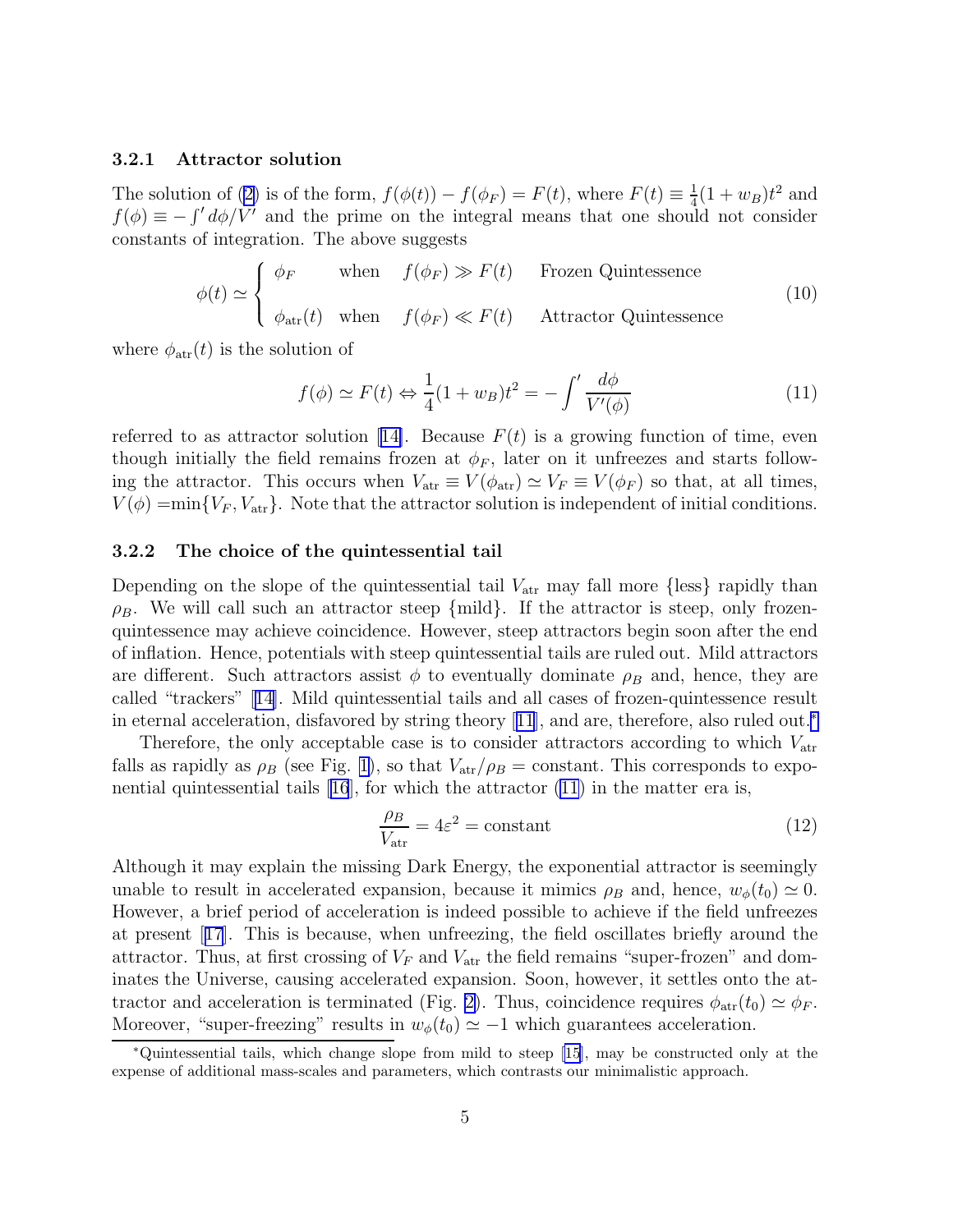<span id="page-6-0"></span>

Figure 1: Exponential attractor (dashed line). After the end of kination,  $\rho_{\phi}$  (solid line) remains frozen until today, when it begins to mimic the evolution of  $\rho_B$  (dash-dot line).

Therefore, we are led to try a quintessential tail of the form,  $V(\phi \gg \phi_{end}) \simeq V_{end} e^{-\lambda \phi/m_P}$ where  $\lambda > 0$  is a parameter for which  $\varepsilon = -\lambda/\sqrt{6}$ . In order to avoid frozen quintessence we require  $V_{\text{atr}} \lesssim \rho_B$ , which means that  $\lambda$  should be close but not smaller than  $\sqrt{3/2}$ .<br>However, it turns out that the corresponding value for  $V_{\text{at}}$  cannot satisfy the BBN con-However, it turns out that the corresponding value for  $V_{\text{end}}$  cannot satisfy the BBN constraint. Fortunately, one can overcome this difficulty by modifying the the quintessential tail in a way that preserves the exponential attractor. This is achieved by introducing an Inverse Power-Law (IPL) factor so that,  $V(\phi \gg \phi_{end}) \simeq V_{end} e^{-\lambda \phi/m_P} (m/\phi)^k$ , where  $k \ge 1$ is an integer and  $m \leq m_P$ . The attractor for this quasi-exponential tail is identical with the pure exponential case because  $\phi_F \gg m_P$  suggests,

$$
V'(\phi_F) = -\frac{V}{m_P} \Big[ \lambda + k \Big( \frac{m_P}{\phi_F} \Big) \Big] \simeq -\frac{\lambda V}{m_P} \tag{13}
$$

The quasi-exponential behaviour cannot carry over to the inflationary era because of the steepness it results to. Thus, both the exponential and the IPL features have to be modified in inflation. This modification is not trivial because of the huge difference  $V_{\text{end}} \gg V_F \sim \rho_0$  as required by BBN and coincidence. A steep inflationary plateau results either in too brief inflation or in strongly super-Planckian inflationary energy scale. A flat inflationary plateau, however, because it has to "prepare" for the deep dive towards  $V_F$ , typically features a large value of  $|V''|$ , which results in too large  $n_s$  [c.f. ([5\)](#page-3-0)].

## 4 A concrete example

Designing a quintessential inflationary potential is not easy, let alone using few mass scales and parameters. Nevertheless, it is indeed possible. For example, consider the potential,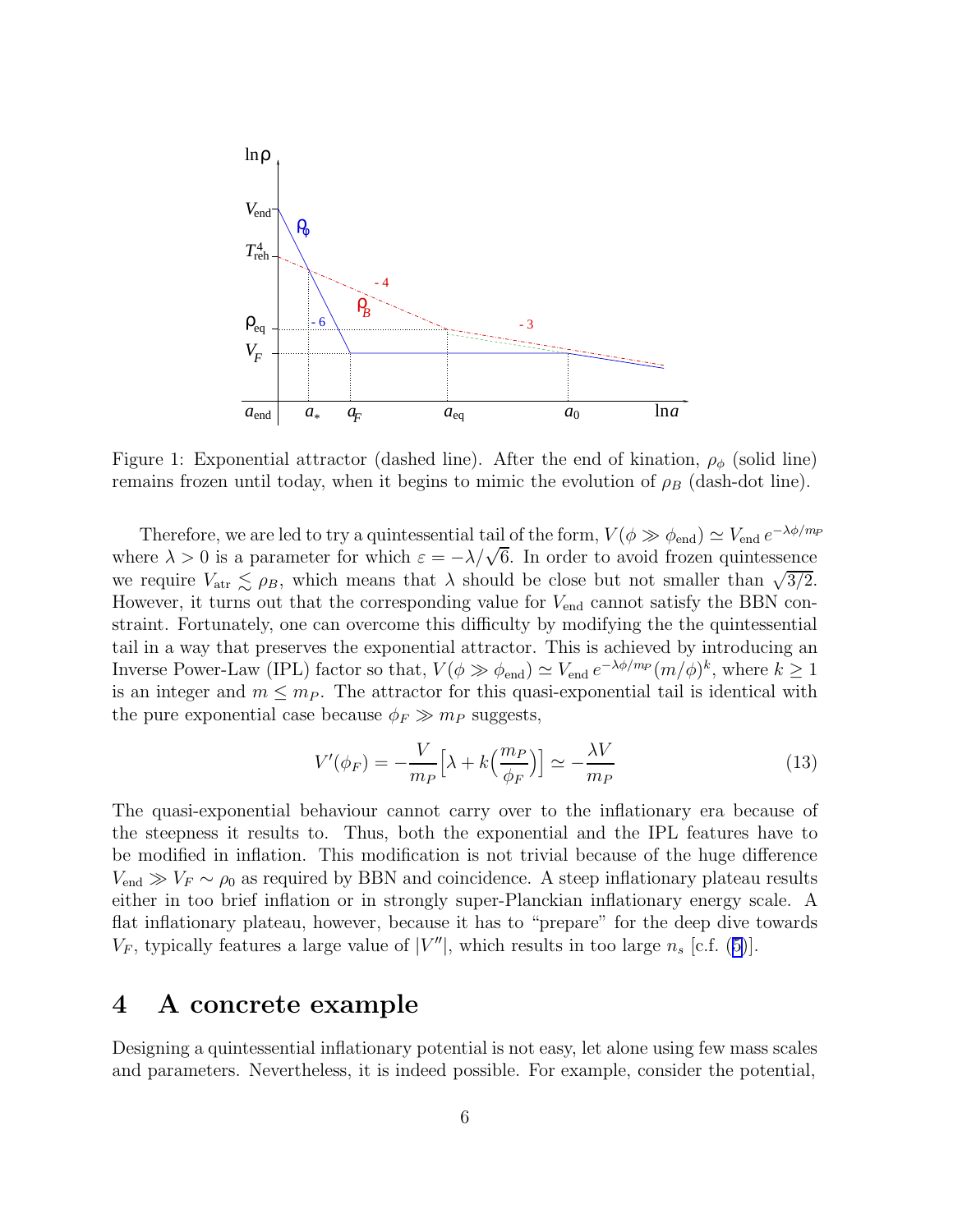<span id="page-7-0"></span>

Figure 2: At unfreezing,  $\rho_{\phi}$  (dash-dot line) briefly oscillates around the attractor (dotted line), which mimics  $\rho_B$  (dashed line). Consequently, there is a "bump" on the overall density  $\rho$  (solid line). During the "bump",  $w_{\phi} \simeq -1$ , which results into brief acceleration.

$$
V(\phi) = M^4 [1 - \tanh(\phi/m_P)] \left[ 1 - \sin\left(\frac{\pi \phi/2}{\sqrt{\phi^2 + m^2}}\right) \right]^k
$$
 (14)

where  $-\infty < \phi < +\infty$ , M,  $m < m_P$  and  $k > 0$  is an integer (Fig. [3](#page-8-0)). The asymptotic forms of the above far from the origin are,

$$
V(\phi \ll 0) \simeq 2^{k+1} M^4 \left[ 1 - e^{2\phi/m_P} - \frac{k\pi^2}{64} \left(\frac{m}{\phi}\right)^4 \right] \simeq 2^{k+1} M^4 \tag{15}
$$

and

$$
V(\phi \gg 0) \simeq 2^{1-k} \left(\frac{\pi}{4}\right)^{2k} e^{-2\phi/m_P} M^4 \left(\frac{m}{\phi}\right)^{4k} \propto e^{-2\phi/m_P} (m/\phi)^{4k} \tag{16}
$$

Thus, for negative values of  $\phi$  the potential approaches a constant, non-zero, false vacuum energy density responsible for inflation, whereas for positive values of  $\phi$  the potential attains the desired quasi-exponential form with  $\lambda = 2$ . Enforcing the constraint ([3\)](#page-3-0) gives,

$$
\frac{2^{\frac{k+1}{2}}}{\sqrt{3}\pi} \left(\frac{M}{m_P}\right)^2 (N_{\text{CMB}} + 1/3) = 10^{-5} \Rightarrow M \sim 10^{15} \text{GeV}
$$
 (17)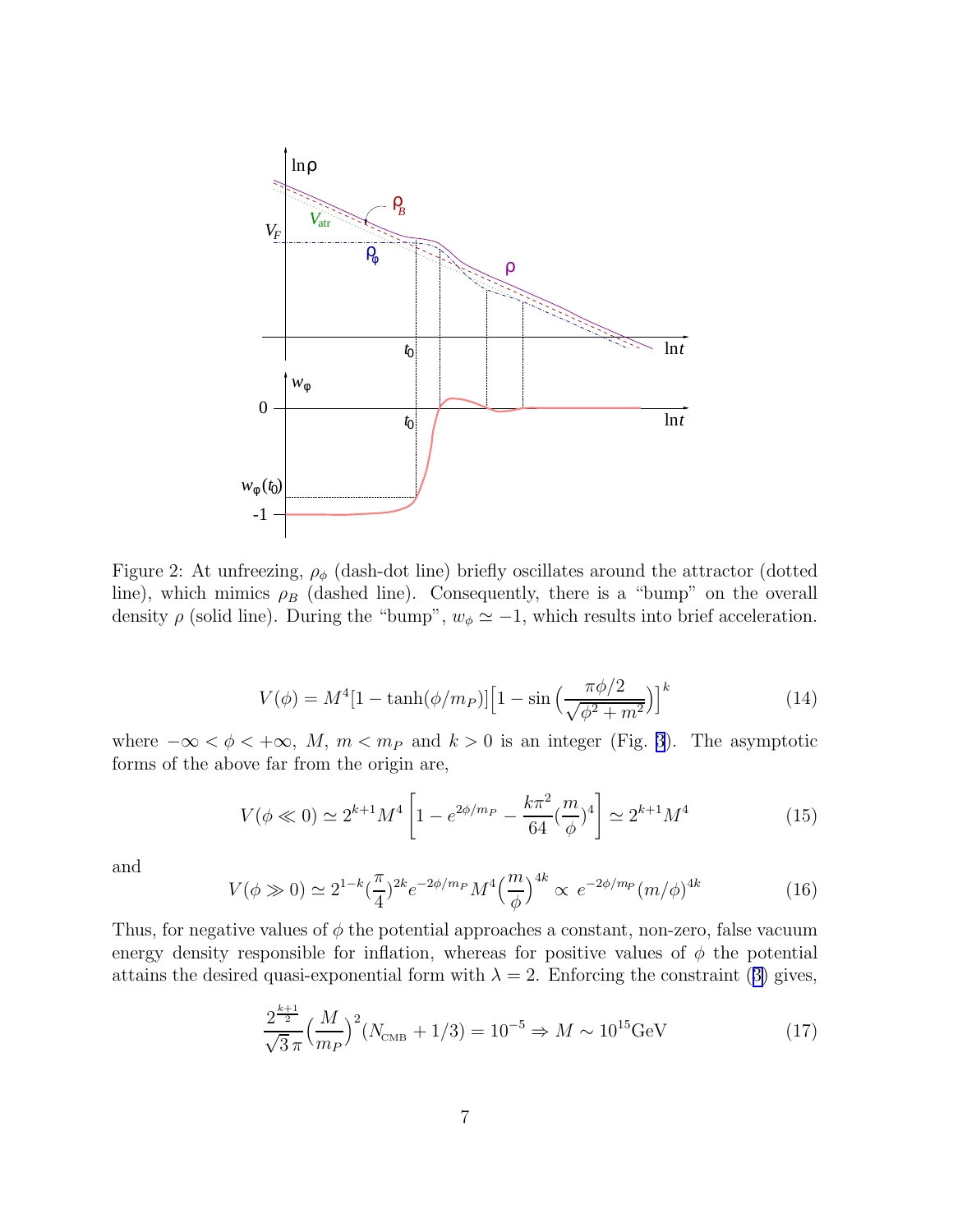<span id="page-8-0"></span>

Figure 3: Artist's view of model ([14](#page-7-0)) for  $k = 2, 4$  (solid, dashed line respectively).

Thus, we see that M is of the scale of grand unification. Now, employing  $(5)$  $(5)$  $(5)$  we obtain,

$$
n_s(N) - 1 \simeq -\frac{6}{3N + 1} \left[ 1 + \frac{9}{8(3N + 1)} \right] \Rightarrow n_s(N_{\text{CMB}}) \simeq 0.97
$$

which is in excellent agreement with the observations [\[10\]](#page-10-0). Also,  $V_{\text{end}} \simeq 2^{k-1}M^4$  gives,

$$
T_{\rm reh} \simeq \frac{\alpha}{4} \frac{10^{-5} m_P}{\sqrt{N_{\rm CMB} + 1/3}} \sim 10^9 \,\text{GeV} \tag{18}
$$

which saturates but does not violate the gravitino constraint. Using the above,  $(8)$  $(8)$  gives,

$$
T_* \simeq \frac{\alpha^3 \pi^2}{96} \sqrt{\frac{g_*}{30}} \frac{10^{-10} m_P}{(N_{\text{CMB}} + 1/3)^2} \sim 10 \text{ MeV} > T_{\text{BBN}} \tag{19}
$$

Thus, the BBN constraint is satisfied. Finally, solving the horizon and flatness problems requires the initial condition for the inflaton,  $\phi_i \leq \phi(N_H) \simeq -3 \, m_P$ , which does not require fine-tuning since we expect  $\phi_i \sim |M_P|$ . Note that,  $n_s$ ,  $T_{\text{reh}}, T_*$  are all k-independent.

Moving on to quintessential requirements, from ([11](#page-5-0)), the attractor for the matter era is,  $V_{\text{atr}}/\rho_B = 3/8$ . Super–freezing is expected to boost this fraction up to  $\Omega_\phi \approx 2/3$  and also to give  $w_{\phi} \approx -1$ . The freezing value of  $\phi$  is found using ([9\)](#page-4-0),

$$
\phi_F = \sqrt{6} \left\{ \frac{2}{3} - \frac{1}{\sqrt{6}} \ln(2/\sqrt{3}) + \ln \left[ \frac{24}{\alpha^2} \sqrt{\frac{10}{g_*}} \left( N_{\text{CMB}} + \frac{1}{3} \right) \times 10^5 \right] \right\} m_P \simeq 67 m_P \tag{20}
$$

Using the coincidence constraint  $\phi_0 \simeq \phi_F$  and after some algebra one finds,

$$
m \sim 4 \times 10^{2} (4 \times 10^{70})^{1/4k} 10^{-30/k} m_{P}
$$
\n(21)

which gives,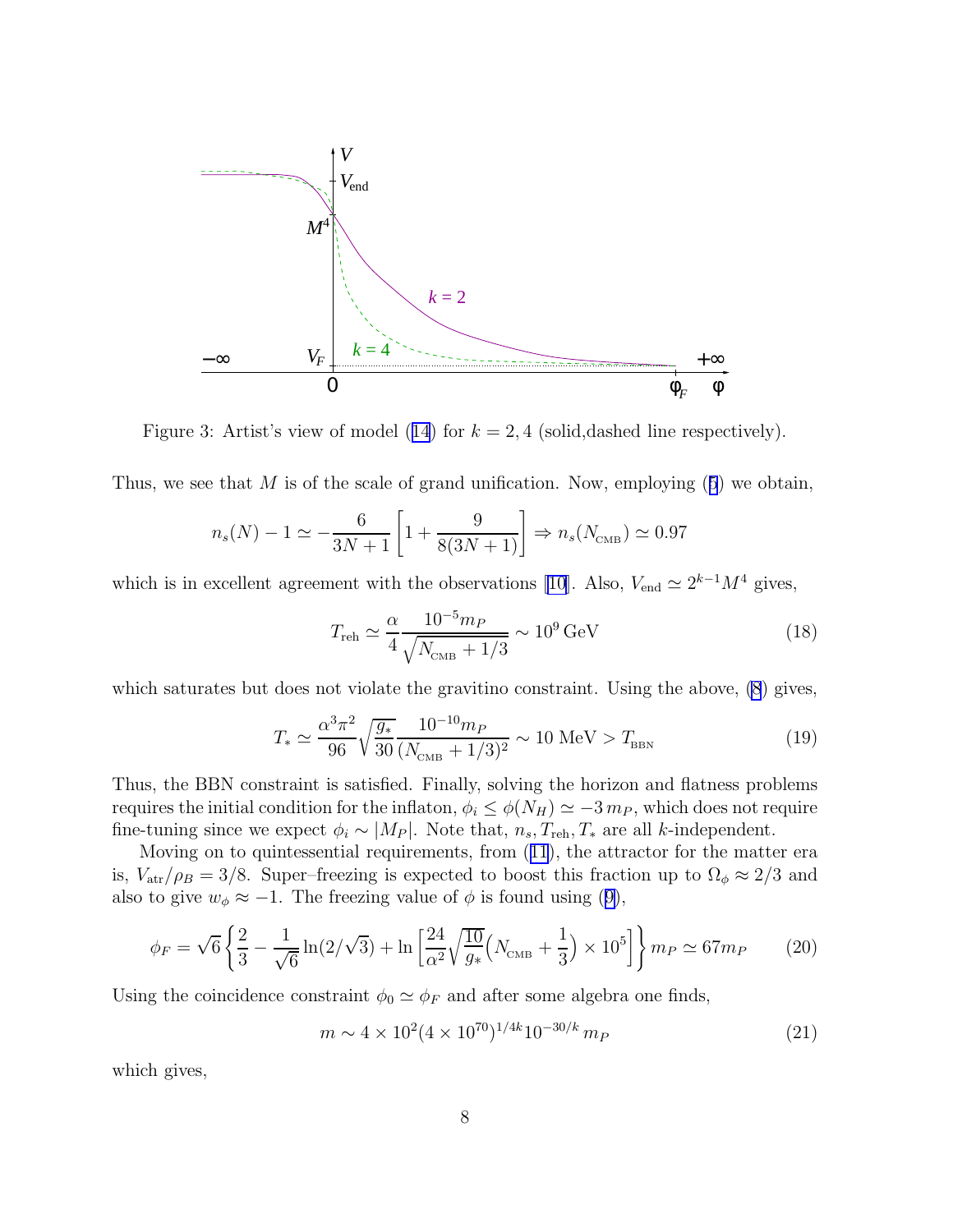|  | $\boxed{m \parallel 10^8 \text{GeV} \parallel 10^{15} \text{GeV} \parallel 10^{17} \text{GeV} \parallel 10^{18} \text{GeV}}$ |  |
|--|------------------------------------------------------------------------------------------------------------------------------|--|

<span id="page-9-0"></span>Thus, we can identify m with  $M, m_P$  for  $k = 2, 4$  respectively, and obtain the models,

• Model 1:

$$
V(\phi) = M^4 [1 - \tanh(\phi/m_P)] \left[ 1 - \sin\left(\frac{\pi \phi/2}{\sqrt{\phi^2 + M^2}}\right) \right]^2 \tag{22}
$$

• Model 2:

$$
V(\phi) = M^4(\phi) \left[ 1 - \tanh(\phi/m_P) \right] \quad \text{and} \quad M(\phi) \equiv M \left[ 1 - \sin\left(\frac{\pi \phi/2}{\sqrt{\phi^2 + m_P^2}}\right) \right] \tag{23}
$$

# 5 Conclusions

We have shown that it is indeed possible to unify inflation and quintessence using a single scalar field without incorporating too many mass scales and parameters. The best approach suggests a quasi-exponential tail, which manages to meet BBN requirements, while retaining the pure-exponential attractor solution. The quasi-exponential tail achieves a brief acceleration period if the scalar field is about to unfreeze today and lies, at present, in a super-frozen state. Both the exponential and inverse-power law features of the tail have to be suppressed at the inflationary plateau.

Two successful models are presented, which satisfy all requirements of inflation and quintessence with the use of only two natural mass-scales: the Planck and the grand unification scale, and no other parameters. Moreover, no fine tuning of initial conditions is required. In these models the inflationary scale is that of grand unification, which is low enough to ensure safety from radiative corrections. Also,  $T_{\text{reh}} \sim 10^9 \text{GeV}$ , which saturates the gravitino constraint and  $n_s \approx 0.97$ , in excellent agreement with observations. Finally, we expect  $w_{\phi} \approx -1$  because of super-freezing. Due to the plethora of constraints and requirements we believe that any successful model should not differ much from the toymodels presented.

In summary, successful quintessential inflationary models without additional finetuning for quintessence are possible to construct. Such models outshine the cosmological constant alternative.

## References

[1] R. G. Carlberg et al., Astrophys. J. 478 (1997) 462[[astro-ph/9703107](http://arxiv.org/abs/astro-ph/9703107)]; N. Bahcall et al., Science 284 (1999) 1481 [\[astro-ph/9906463\]](http://arxiv.org/abs/astro-ph/9906463).